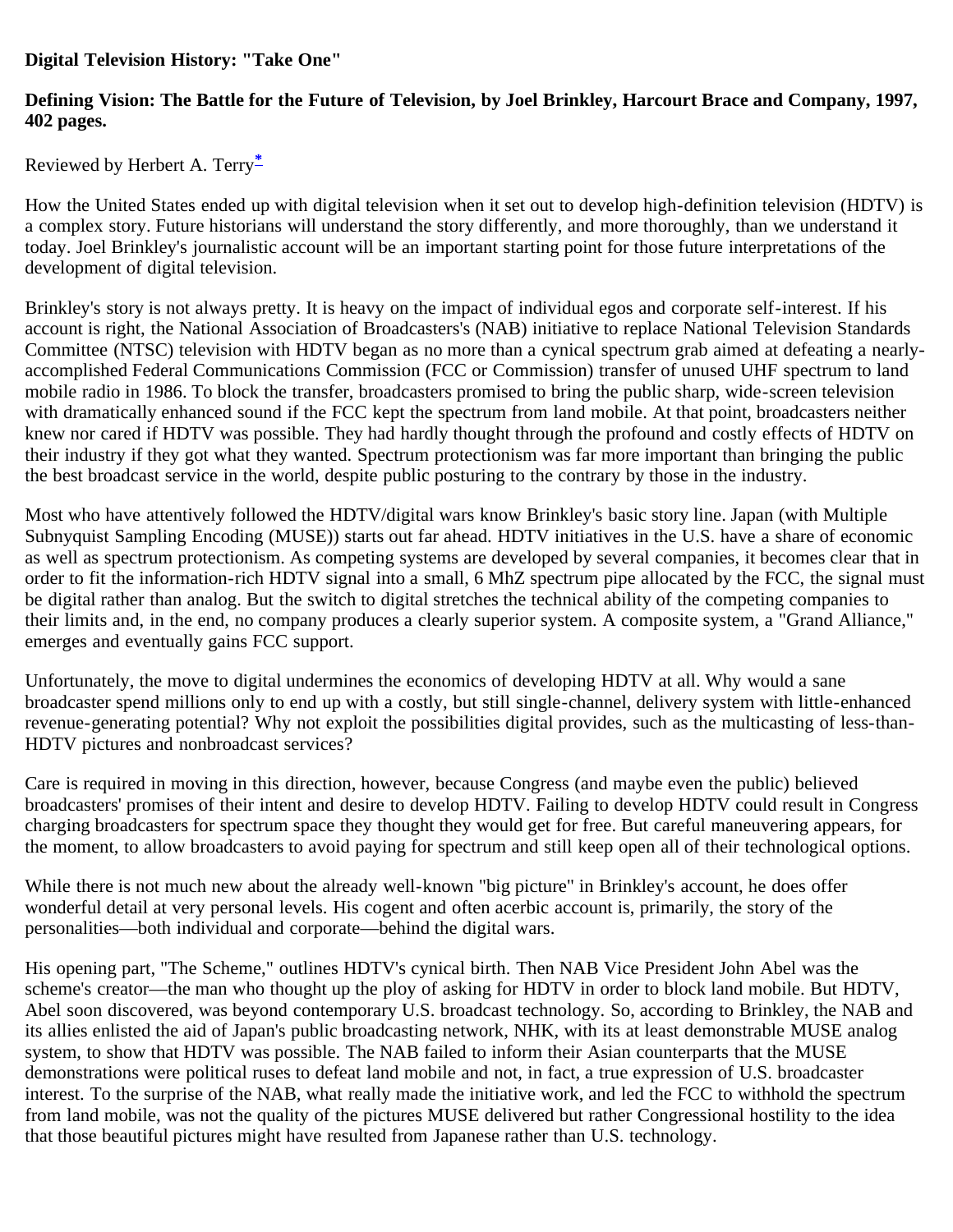Part two of Brinkley's work, "The Players," is the book's best. Here he portrays the major companies and individuals who, eventually, brought HDTV/digital television proposals to the Advanced Television Service Committee (ATSC) for testing. RCA/Sarnoff Labs comes across as a proud, but declining, system developer that not only failed to recognize that it no longer had any God- (or Sarnoff-) given right to lead the U.S. broadcast innovation, but also seemed incapable of understanding why it was regarded as "foreign" even though it partnered with Thomson (French) and Phillips (Dutch). Zenith, by then in even deeper economic and creative decline than RCA/Sarnoff, had good ideas but lacked the resources to develop them. In the end, Zenith was encumbered by an inability to work effectively with its nonbroadcast-experienced partner, AT&T/Bell Labs.

One theme of Brinkley's account is that broadcast experience alone is not enough for the digital age—that, like it or not, insights from the space program, from military contract work, from cable television, and from Silicon Valley are necessary to solve the HDTV/digital puzzle. While broadcast engineers claimed digital television was "impossible," Korean-American Woo Paik, working for VideoCipher (ultimately General Instrument) in "isolated" San Diego, simply went to the corporate basement and made it work.

Egos—corporate and individual—figure big in Brinkley's story. At times they threatened to bring everything down, but the day was often saved by a few legal and/or technological statesmen. MIT's "Grand Vizier" Nicholas Negroponte had the proper digital vision early on, and this vision worked its way into the systems proposed by MIT and General Instrument. But Negroponte ultimately clashed with Richard Wiley, the head of the advisory committee that a perhaps cynical FCC created to evaluate alternative HDTV systems and make standards recommendations. Brinkley's clearest hero is Wiley. He comes across as a focused and unbiased leader genuinely interested in seeing HDTV (and eventually digital) through despite the roadblocks thrown up by the industrial players, Congress, and even the FCC (to which his committee reports). CBS's Joe Flaherty also could have been counted as a voice of reason when the bickering of other players threatened to unravel everything. Peter Fannon insisted upon the integrity of tests conducted by his Advanced Television Test Center. Near the end of the story, Joe Donahue (of Sarnoff) and Bob Rast (of General Instrument) compromised the interests of their principals in order to hold the Grand Alliance together in the face of late broadcaster opposition and indifference or indirection from Reed Hundt, under whose watch digital standards were finally adopted.

Part three of the book, "Tests," chronicles the chaos surrounding efforts to complete prototypes for testing at the Advanced Television Test Center and the delays, backbiting, and fudging, if not outright cheating, entangling the testing process. Brinkley's account suggests that the Grand Alliance system, although created by the parties to bring competition to a close and move forward, was not just another cynical compromise but, instead, was a much better system than any of the parties could have developed independently. It is, however, also a scary account if one believes that America's leading-edge communications technology companies should be able to make realistic promises, meet deadlines, and at least occasionally seek to solve problems with the public interest in mind.

The fourth part of the book, "Politics," reviews both the internal corporate politics of the Grand Alliance—delicately working out who would make what once a common system was proposed—and the last-minute real politics of HDTV/digital after Congress realized that billions of dollars could be applied to the deficit if broadcasters, like others, were brought into spectrum auctions or forced to pay directly for spectrum space. According to Brinkley, broadcaster cynicism returns and, despite substantial disinterest in really developing HDTV because of its costs and uncertain revenue potential, leads broadcasters to give the impression, if not the outright promise, that HDTV will be deployed if Congress continues to provide transition spectrum without charge. The book concludes with an epilogue that takes the story through mid-1996 when two experimental HDTV stations—WRC and WRAL—finally made it on the air to begin testing HDTV systems.

Future historians will likely enhance Brinkley's account in several ways. The book is at its best when it deals with technologists, engineers, and those corporate executives who managed each company's participation in the HDTV/digital system development process. But some grander parts of the business history of digital seem to be missing. Except for his descriptions of Zenith, one could get a sense that the highest management levels of the involved companies rarely intervened in what was going on. But, given the speculation that total corporate investment in HDTV/digital has approached 500 million dollars, that hardly seems likely. It is the sort of thing, however, that is much harder to get a handle on at present than the kind of legal and technological information Brinkley marshals